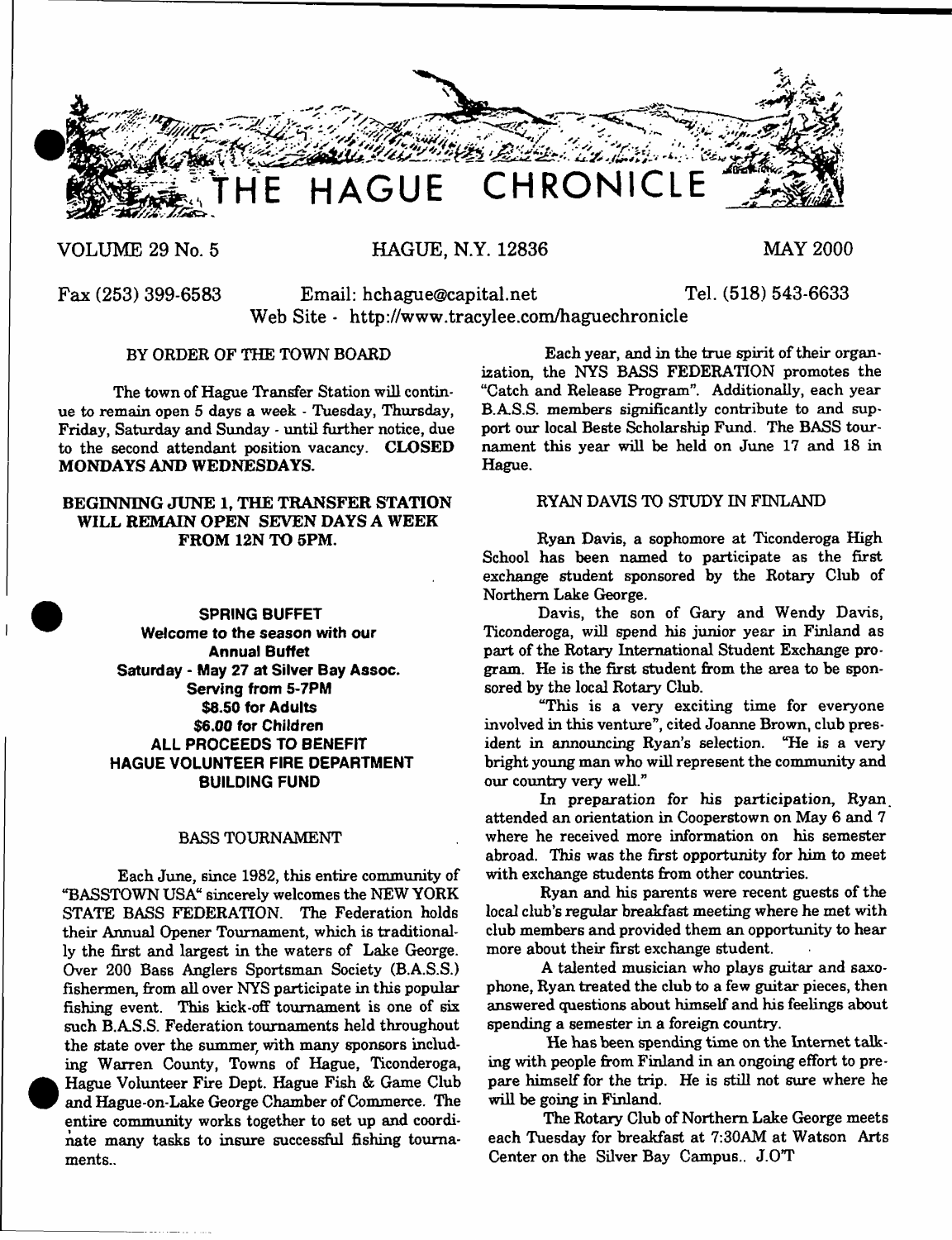Many thanks to the following folks for their recent response to the Beste fundraising appeal via The Hague Chronicle: Dorothy Henry, John & Virginia Geils, Anne and Chris Parlin.

And a reminder that it's never to late to send a donation to: Beste Scholarship Fund, c/o Hague Community Center, Hague, NY 12836.

Watch for our "Hot Cash" raffle starting Memorial Day weekend - two chances to win on one ticket - \$100 and \$50. Drawing at the Hague Arts Fair in August. Drawing at the Hague Arts Fair in August. Benefit Beste Scholarship Fund. See Sal at Silver Bay General Store for raffle tickets.. . . ss

### HAGUE SENIOR CITIZENS CLUB

The Hague Senior Citizens Club will meet at *noon* on Tuesday, May 23 for an SSS (salad, sandwich, sweet) lunch. EVERYONE who attends must bring a sandwich to share. Salad will be furnished by the Club. The sweet will be provided by the persons selected by Marion. We have to know how much salad material to buy, so PLEASE register for this by calling 543-6161 BEFORE May 19.

A business meeting will follow the luncheon DON'T FORGET YOUR SANDWICH!. . ewa

#### HAGUE HISTORICAL SOCIETY

The Hague Historical Society will meet on Thurs, June 15 at 7:30PM at the Hague Community Center. Our speaker of the evening will be Bruce Cole from the Crandall Library and he will talk about History Story Telling in the North Country. All members are urged to attend. Refreshments will be served before the meeting is called to order. Plans and a date for our Sept. trip will be discussed.

On April 29 three members and a volunteer paid an annual pick-up and patch-up visit to the old Hague Cemetery at the intersection of Rt. 9N and Pine Orchard Rd. Thanks to the Moriah Shock Incarceration Center prisoners and a caring new neighbor, a great deal of cutting and some picking up had been done, but even so, 5 hours of labor were required before a halt was called to the day. Jerry Crammond and Bemie Smith finished repair work on the 30+ year old fence, but fence repair will be an ongoing chore from now on A large dead pine tree poses a present difficulty and professional help may be required to remove it as several tombstones are in its immediate vicinity and the fence is at its easterly side... . ewa

#### HAGUE VOLUNTEER FIRE DEPARTMENT

Our firemen responded to 4 calls in April for a total of 61 manhours. Two drills have been held. Two Junior firemen, Paul Taylor and Brad Zeyak, have completed a course in basic firefighting.

The ambulance personnel had 6 calls for their help, resulting in 51 hours of EMT time, and the ambulances covered 407 miles.

The new firehouse is making progress, with a crew of workmen scurrying around making a dream become a reality.

Safety First: A couple friends sat in their car at the Beach parking lot one evening and found their attention drawn to the intersection of Rts. 8 and 9N. There is a stop sign at the end of Rt. 8 and it was surprising to note the number of drivers who gave this STOP sign the most casual of treatments when turning south on to 9N. Usually, a quick glance over the left shoulder was all that many drivers deemed sufficient. We urge ALL drivers to STOP signs!

#### LOOKING AHEAD FOR THE FIRE DEPARTMENT

Sat. May 27: Pasta Buffet Dinner, 5-7PM at Silver Bay Assoc.

Sun. May 28: Coin drop at the intersection of Rts 9N and 8.

July 29: Steak Roast

Your participation in these fund raisers will be most greatly appreciated by the HVFD members.

Like The Little Engine That Could: " We can do it, we can do it", but we need the help of the entire community. . ewa

## TOURISM PROMOTION COMMITTEE REPORT

The Hague Tourism Promotion Committee is in its{ second year of generating ideas and support for enhancing the beauty of Hague and creating additional attractions for our residents and visitors.

To help us in our efforts we would like to ask for your support which will help to defray the cost of flowers, hanging baskets, publicity brochures, railing for the Nature Trail at the fish weir site and the beautification of the proposed parking area beside the Baptist Church.

We plan to continue this year by expanding our efforts with more hanging baskets, flowers on the bridge etc. We would really appreciate your donations to help make our town a more beautiful spot.

Please send your contribution to the Tourism Promotion Committee, c/o Hague Community Center, Hague, NY 12836.

#### FROM THE CHAMBER OF COMMERCE

If any organization or group has an activity or event that they want to publicize they can announce it on our web site:

<http://www.hagueticonderoga.com>

Please send a description of your event, the date, contact phone, time, location, sponsor, cost, etc. to Tom James at 543-6924 or e-mail to: [chamber@hagueticonderoga.com](mailto:chamber@hagueticonderoga.com)

NEXT PRELICENSING COURSE will be held at North^ Country Community College, Ticonderoga, on June 10, 2000<br>from  $9AM - 2:30PM$  Registration fee \$20. 6/00 from  $9AM - 2:30PM$  Registration fee \$20.

 $\overline{2}$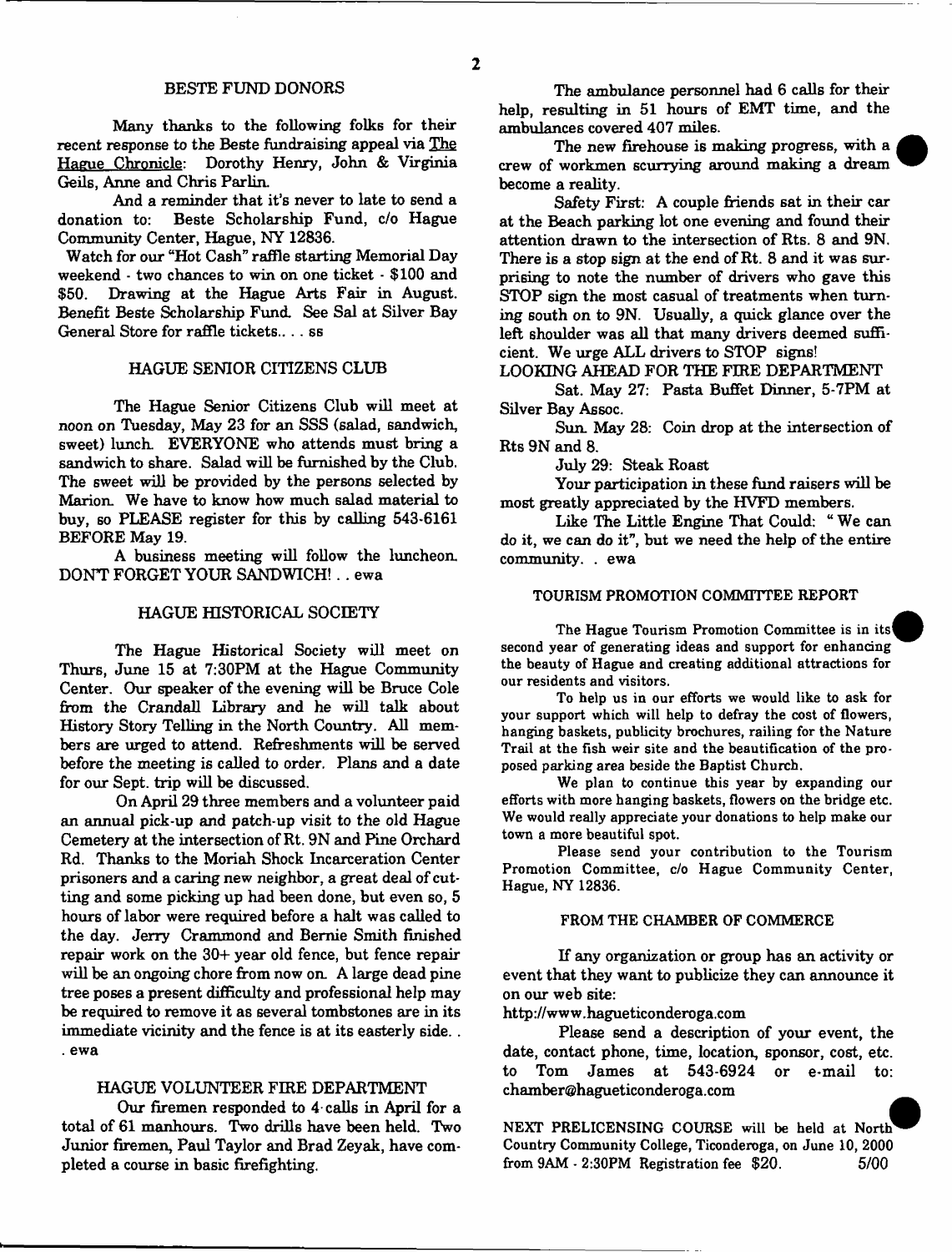#### ZONING BOARD April 27, 2000

Grinnell Construction for Sanborn (45-2-64) Var 01-00 Bobkat Land, Arcady Estates.

Hague Land Use - TR1; APA - Moderate Intensity

Mr. Sanborn requested a 2.1 ft. relief from the Hague Zoning Ordinance Section 160-23A rear yard set back 25 ft. for a newly constructed home that was incorrectly located because of the incorrect location of the rear yard survey stakes. The Board ascertained that the rear lot is an open, common area and the side yards are privately owned with no current building. A motion was made and seconded to hold a Public Hearing at the next month's Zoning Board meeting. Patchett Family Partnership (29-1-22.1) Var. 02-00 Lakeshore Dr., Trout House Village Resort Hague Land Use - HP; APA - Hamlet

The Patchett Family Partnership would like to replace cabins  $#5$  (520 sq. ft.) and  $#6$  (221 sq. ft.) with two modern units of 900 sq. ft. each. This will require relief from the Hague Zoning Ordinance. A motion was made and seconded to accept the application and hold a Public Hearing at the next month's Zoning Board meeting. M.L. Doulin stated that, from the November 7, 1996 Planning Board meeting, Trout House must have a Master Plan on file which addresses stormwater runoff, the slope or access of roads and sewage before further changes, building, alterations or variances can be done. A. Patchett asked to speak to the Board but was told no because this was not a Public Hearing. C. Ginn requested that the Planning Board refer to the November 1996 minutes at the next meeting.

A letter was received by R. Hourigan requesting interpretations of Zoning decision. The general consensus of the Board was that the letter submitted by Mr. Hourigan contained generalities, rather than specifics. C. Ginn stated that P. Barone, in his normal course of duties, can interpret the ordinance as written and if there is a question on something, it should come before the Board. Mr. Hourigan offered to re-write a letter with specific circumstances.

. . . mjk

### PLANNING BOARD May 4, 2000

The Planning Board opened with discussion of the acceptance of the minutes from the February meeting. N. Harrigan and D. Swanson each re-wrote a part of the minutes. Mr. Barone read from a memo submitted by Debbie Manning (the minute-taker of this meeting) requesting that if the minutes are changed, her name be withdrawn as recording secretary. She further stated that if the Board wishes the minutes recorded in verbatim, that should be stipulated at the meeting. There was much discussion on this issue. A motion was made, and passed, that D. Swanson and D. Manning sit down and Debbie construct a set of minutes that cover the the essence of what was suggested by all of the members. This joint effort will be reviewed by the board before their acceptance.

Grinnell Construction for Sanborn Please see Zoning Board for description.

The Board members did a site review and unanimously moved to recommend to the Zoning Board that the variance be granted.

Patchett Family Partnership Please see Zoning Board for description.

There was a lot of heated discussion regarding this request. Alice Patchett felt she would like to address the

variance issue before presenting her Master Plan. She said there are 3 parcels, two of which are developed. The only parcel in question on this variance is parcel #3 which involved taking down cabins #5 and 6 and rebuilding them on the Hill House Rd. The request from the Patchett Family is to enable them to modernize their units in keeping with the current tourist trend. The Board questioned her very closely because in the modernization, the total sq. footage of the buildings will be increased from 741 sq ft to 1800 sq. ft,. Mrs. Patchett emphasized that the size will increase but the number of guests will not. She also told the board that, by moving the cabins to Hill House Rd., the cabins will acquire a view of the lake which they do not presently have. After being questioned about the septic, Mrs. Patchett said the DEC would be in charge of what type and where it would be placed. She then presented the Master Plan to the Board. It showed the buildings (including outbuildings), parking, water supply and septic. She was again questioned very closely by the Board on each item. Mrs. Patchett stressed that they have been in a rebuild mode since 1996. Dottie Henry questioned whether the Master Plan includes the property recently purchased on Overbrook Road. Mrs. Patchett replied that the property is not a part of Trout House Village Resort but rather owned privately by her husband. There are no buildings on it now but there may be a time when a private home is erected there. N. Harrigan then explained her feelings that the Patchetts should complete a full Environmental Assessment Form (EAF). The Board eventually moved to recommend approval of the variance but that a full EAF be required on future applications from the Patchett Family Partnership.. . mjk

#### HAGUE TOWN BOARD May 9, 2000

A Moment of Silence was held for Madeleine Carpenter Leach and Rollie Forgette

#### PRIVILEGE OF THE FLOOR

Larry Lowenthal from Park Services addressed the Board.

Dottie Henry addressed the Board regarding the ongoing problem with junkyards. She mentioned an editorial she put in last month's Chronicle which received a lot of favorable response. However, nothing has been done by the Town yet. Supervisor Belden told her the Master Plan Revision committee was holding its first meeting on May 10 and junkyards would be one of the issues to be discussed.

R. Meola mentioned that there is a prohibition on junk cars and junk yards in the Ordinance. He questioned why the Town Board doesn't enforce it. A. Steitz told him that this problem was discussed at the Association of Towns meeting. It is a problem common to many Towns. The Town can impose fines up to three times and then imprison the guilty parties but who will pay for this enforcement? R. Meola suggested the town attorney be contacted for his opinion. R. Hourigan suggested that possibly the money that would be spent on enforcement could be put to other uses that would enable people to clean up their yards.

#### REGULAR COMMITTEE REPORTS

1. Assessor & Justice (Steitz) • Michelle Hood will resign her job as secretary to the judge on May 25. The posi • tion is open for anyone interested at a pay scale of \$6.50 per hour. (Cont. on page 4 - Town Board 5/00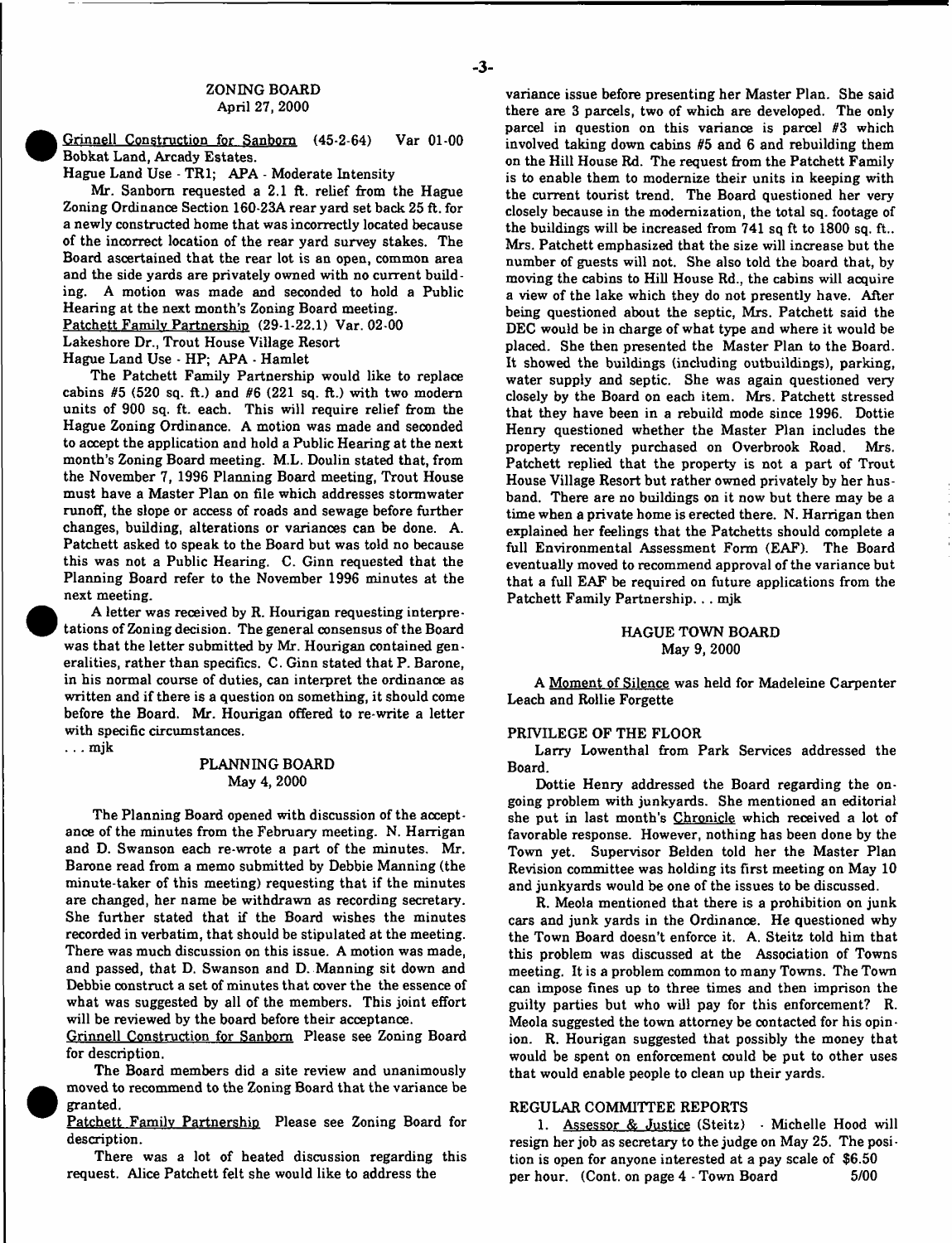(Cont. from **p.** 3 - Town Board)

Dave Martucci will hold a workshop on the re-evaluations and Grievance Day will be held on May 23 from 4-8 pm. For any questions on the above, please contact the Community Center.

2. Buildings & Grounds (Megow) - The air conditioner is not yet turned on. There is a large propane tank on the property to power the generator in case of emergencies.

3. Finance (Megow) - Nothing

4. Fire Department (Fitzgerald) - The new fire house is being erected. The fire dept, is holding a pasta dinner at Silver Bay Association on Saturday, May 27 (Memorial Day Weekend) and a coin drop on Sunday, May 28. Supervisor Belden mentioned that he reapplied for a grant for the kitchen in the new building.

5. Highway (Fitzgerald) - Charles Chase, Terrace Rd., was visited to assess the problem with the land washing down the hill and threatening the walls of his garage. The Highway Supervisor has to give permission to put in a new driveway. R. Hourigan mentioned again that the neighbors have a responsibility to fix the problem.

6. Insurance (Hourigan) - R. Hourigan spoke with M Fitzgerald regarding the new policies coming out.

7. Personnel (Hourigan) - He has attended a couple of workshops during the past week and a half. There is currently an opening at the Transfer Station for a position that will work 5 days/week at 5 hours/day. The weekend days are mandatory work but the two days off will be on a rotational basis. The pay is \$6.25/hour. Due to a current lack of manpower, the May hours at the Transfer Station did not go into effect but as of June 1, it will be open 7 days/week.

8. Planning/ Zoning/Stormwater Management (Steitz) - The Planning and Zoning reports are listed on page 3. There is no Stormwater report.

9. Recreation/Promotion (Steitz) - Nothing

10. Sewer District #1 (Belden) - Nothing

11. Town Park & Beautification (Fitzgerald) - The Park Attendants will remain the same as last year: Marty Brown, Lou Simmons, Don Best, Dick Parkis. The lifeguards will be Joee Plass and Heather Hassett with Ann Johnson as an alternate. The new well is being dug on Wednesday, May 10. It must be tested with chlorine for 1 year, according to state laws. Supervisor Belden mentioned that vandalism has begun at the Park. Signs will be posted stating that the Town will take action against vandals. W. Bothe offered the help of the Town Highway Crew for clean up purposes at the Beach.

12. Transfer/Recvcling Station (Megow) - Revenue for the month of April was \$1,606.00. Mr. Megow checked with 3 vendors for the best prices on the \$2 bags. Our current vendor continues to have the best price.

13. Youth (Hourigan) - Mr. Hourigan has 2 hard commitments for the Summer Music Series Program and is waiting to hear from 2 other groups. UNFINISHED BUSINESS

Resolution #59 of 2000 - is to express appreciation for the service Rudolph Meola gave the Town during his tenure. Mr. Meola was awarded with a certificate.

Mr. Meola, acting as Deputy Supervisor, recently attended Customer Service Workshops. He didn't feel that two of these workshops were of too much help for us. However, the 3rd one dealt with the NYS Energy Research and Development Authority. This organization will do an efficiency audit of the Community Center for a nominal fee. Supervisor Belden agreed that this is something that the Board should look into. COMMUNICATIONS AND PETITIONS

A letter was received from Sal Santaniello regarding the Town's management of the employees at the Park. The Board decided that the Chamber will continue to manage the employees for this year and the issue to have the Town take over will be discussed at budget time. A bulletin board will be erected at the Visitors' Center to be used for town business only - no advertising.

The Chamber and the Town Board will meet with the Lake George Steam Boat Co. regarding the possibility of groups chartering the Mohican from the Baldwin Dock back to the Village.

A petition to limit parking to 1 hour from the Post Office to the comer of Rt. 8 was received. The Board members felt that the signs wouldn't be a good solution - they could take up parking spaces, hinder snow removal, take away from the town beautification. The members voted against the petition but will continue to search for parking solutions in the downtown area.

Time Warner cable will be extended on Dodd Hill Rd., using the Town credit balance.

NEW BUSINESS

M Fitzgerald would like to have the park attendants start Saturday, May 13 from 7 am to 5 pm and Sunday, May 14 from 7 am to 12 Noon.

R. Hourigan said that Art Belden approached him regarding the potential of putting in a crosswalk across from the Post Office. Mr. Hourigan also suggested one be put in at the intersection of routes 9N and 8 and also into the Park.

Dan Steitz has volunteered to be the Animal Control Officer temporarily. The Board accepted his offer until the position is filled. COUNTY REPORTS

Supervisor Belden, as a member of the County Supervisors, made a deal with the Town of Queensbury for the use of the shoulder paving machine.

Gas and diesel storage will be located at the Town Highway Garage. The fuel will be purchased at state prices and the town and fire department employees will be able to use these pumps (for official business) by means of a credit card. The county will own and maintain the system. 5/00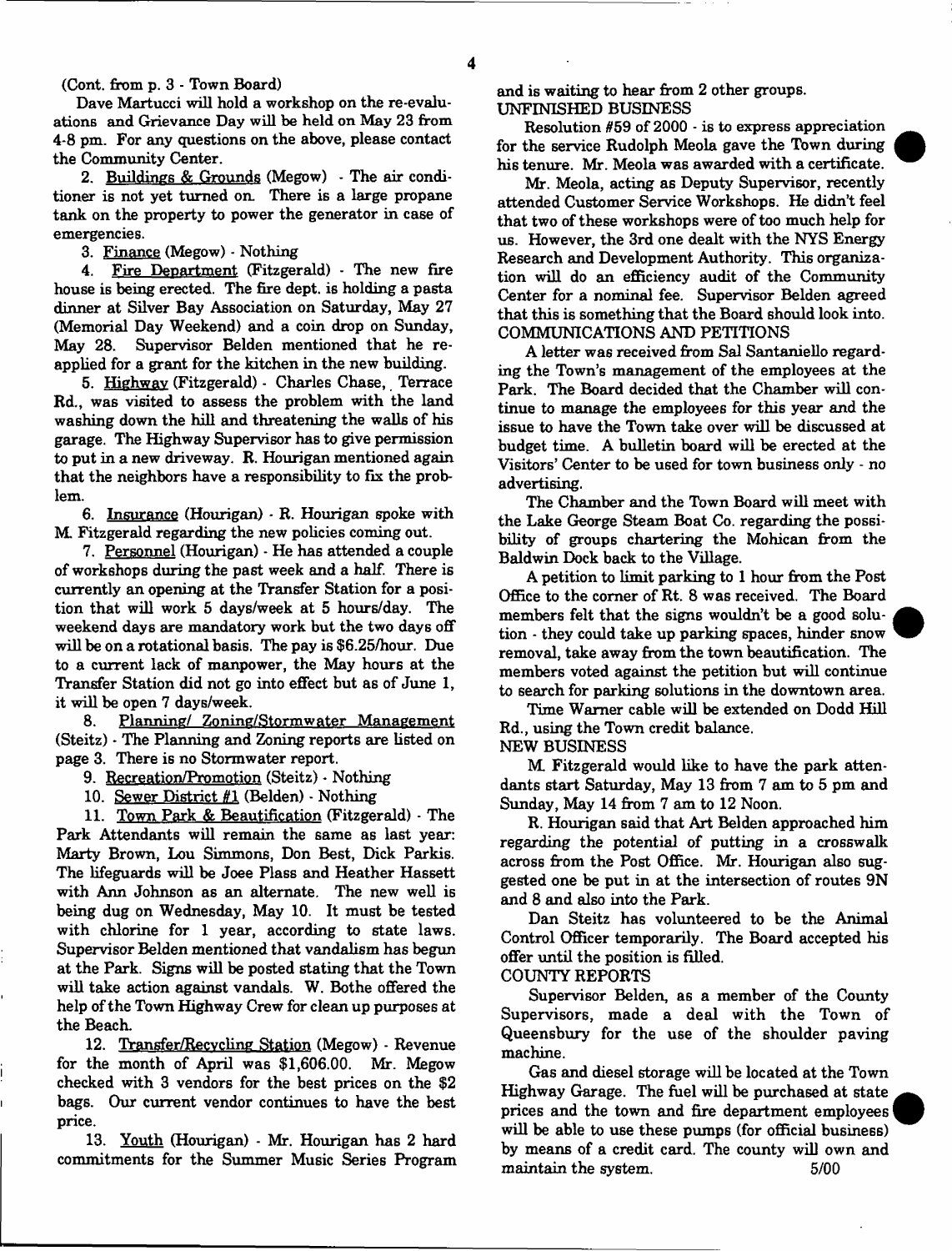## NATURE NEWS by Laura Meade

Why do some birds migrate from south to north in Spring while others remain in our area year-round? Bird watchers have been intrigued as to the answer to this question for centuries. Here in Hague research continues on this question.

Since early May it has been obvious that many "breeders" have arrived in Hague for their busy summer season, when they choose a mate, build a nest, lay eggs, hatch them and raise a family. A variety of habitats here appeal because of their characteristics. Islands, upland ponds, wetlands, coniferous or deciduous woodlands, mountain cliffs, residential lawns with flowered landscapes and old farms provide an amazing choice of habitats. Almost everyone has seen a robin's nest or a phoebe's nest. We know that ruby-throated hummingbirds nest in Hague because male and female adults and their offspring are often see at feeders, but seldom has one seen a hummingbird's nest!

Peterson's Field Guide to the Birds (Fourth Edition) features 390 range maps toward the end of the book, just ahead of the rear index. Each map shows the area east of the Mississippi River in the U.S. and north into eastern Canada. Of these 390 color-coded maps, supposedly 126 species of birds are documented to breed in our area, although I have personally known of much less than that. In order to be as specific as possible, red shows breeding range, blue is for winter range, and purple indicates resident year-round.

Every Spring on Migration Bird Count Day dedicated "birders" go all out to record species seen (or heard) within a 24 hour span. This year the day was May 13. The observer(s) notes location, time of day, how many of each species, specifics of the habitat, weather conditions, observers' names and addresses.

The final challenge is to list the birds in American Ornithological Union (AOU) order to be properly catalogued.

For the second time in NY State there will be a huge effort by birders to compile breeding bird data which will again be published in an "Atlas of Breeding Birds in New York State." The first Atlas was published in 1988 after years of observations. A copy of this book may be seen at the Hague Town Hall (please!! do not remove.) There are pages devoted to each bird species on a map of New York. One page for each shows the number of 5-Km blocks in which there is a code indicating possible breeding or probable breeding or confirmed breeding. On another page for each bird a write-up, also a sketch, provides much information prepared by noted ornithologists. A quick look at this Atlas can provide extensive information about New York birds in condensed form.

P. S. Bob and Betty Wotton, Forest Bay, documented 53 species on Migratory Bird Count Dav!.

#### WEATHER NOTES By Mary Lou Doulin

This is an exhilarating time of year. The explosion of leaves, buds and flowers in sweet and rich array never fails to thrill me. This year the precipitous amounts of rainfall have added to the splendor of the lush vegetation.

We are 2.7 inches above normal this year so far. April was rainy and cool as has been May, with the exception of the 7th through the 10th. We experienced a preview of July. At that time it was foggy, hazy, hot and humid and twice my thermometer showed a 90degree reading. It is notable that we have had several early lightening and thunder storms. May 11 we received 2.2 inches of rain during that storm. A cooling has followed each storm and we have been brought back to sweater weather.

All the rain has made this an abundant black fly season. I had forgotten how nasty their bites can be! For the first time in my memory the smelt did not run in the Hague Brook (Sucker Brook). They were abundant in the south end of Lake George but not here. This is the result of the changing conditions in the brook mainly due to deposition caused by soil disturbance along the bank. During the May 11 storm the brook ran fast and furiously and water levels were about 2ft. below the top of the concrete side wall. What a show!

## HAGUE CARTOON MUSEUM

The Hague Cartoon Museum will have another grand opening for the 2000 season on Sat. May 27 at 2PM, Memorial Weekend, says director Stan Burdick.

Featured at the opening will be cartoonists in person to sign their work for everyone, presentation of a new exhibit entitled "Remembering Charles Schulz," and another interactive game of interest to children.

In addition, many new original cartoons by well-known artists will be on display, as well as over 600 presently shown. This is the third year for the museum, located in the Old Town Hall, center of Hague

Last summer almost 1,000 people visited the museum, double the number in 1998, and this summer it is hoped that 2,000 will journey to Hague to see this unique attraction.

Museum open times are Thursday evenings, 7- 9PM, plus every weekend, Friday through Sunday from 2-4PM Groups are scheduled by appointment with Director Stan Burdick at (518)543-8824. Inquiries may be made to Burdick at 1 Burdick Lane, Silver Bay, NY 12874, or email: [tfguild@capital.net.](mailto:tfguild@capital.net)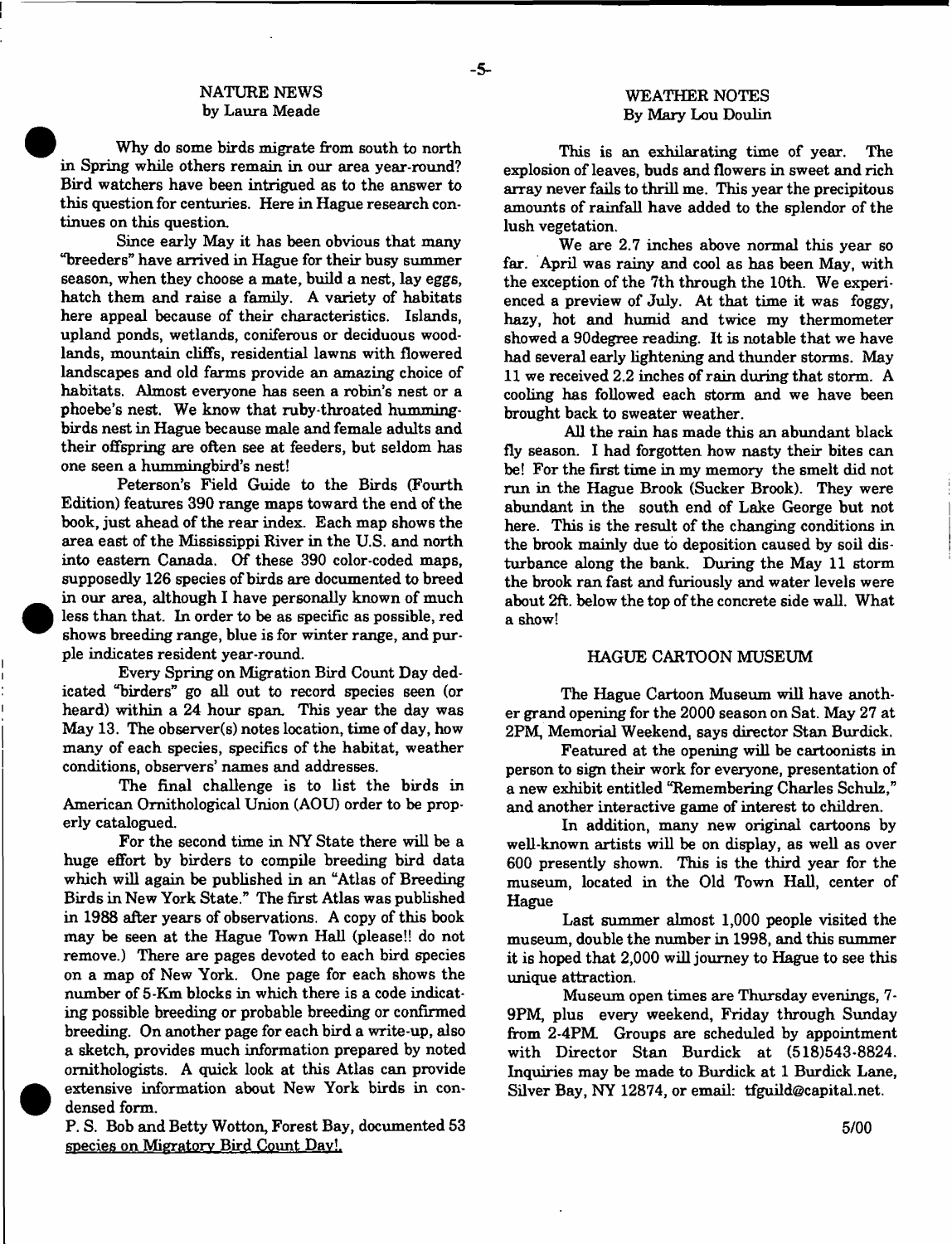## STILL GETTING LETTERS!

The following letter, dated April 27, 2000 was received from Lee Masquelier, Lake Shore Drive.

"I guess it's true when they say that two people can witness the same event and see a completely different outcome. This is my feeling with all the commotion surrounding Trout House Village and Dockside Marina.

My wife and I bought a home just north of Dockside 2 1/2 years ago. During our sprucing up of the place, we enjoyed numerous dinners at Dockside Landing, and lodging at Trout House Village. We feel fortunate that a friendship developed with the Patchetts as well as with Craig Merrill. Our opinion is that both of these establishments are extremely well run by conscientious owners, both locations have a great deal of "curb appeal," and they add value to our property, not detract from it. I think an unemotional review of both locations will reveal that upgrades have been completed in a top notch fashion and that the owners have spared little expense in making them attractive to the public.

"In the case of Dockside, I think the phrase "unsightly blight" is unfair. Craig Merrill spent two years successfully transforming his property into a first class marina and restaurant -only to have it gutted by fire. Twelve to fourteen hour work days down the drain! Currently an attractive sight • no, hut let's cut the guy a break and give him the time needed to square things with his insurance, contractors, engineers, on and on and on. Hey, it's looking better already. As to "rotting septic odors," as a direct neighbor of Dockside's, I have never had a whiff of anything foul coming from that location. Knowing Craig however, if there were a problem, I'm confident the situation would he corrected immediately. Regarding the bathroom issue, to me it's a wash! He is simple swapping those lost in the fire, to the log building. I believe this was an easy variance to grant.

"I strongly feel that if the Patchetts want to upgrade existing structures, remove aging cabins, or construct modern ones, this is their prerogative. Paul Barone's recent letter stated that it would be sad if none of us were allowed to make any changes to our properties - 1 wholly agree! Why is it a bad deal for the town if they remove a bedroom from their inven tory and build a nice chalet(s) that is larger in square footage? If the structures are on their own land, if they have the septic capabilities to handle the waste and if they do not negatively impact the lake, I'm in support of upgrades or additions to their facilities. Past improvements have been completed in an eye pleasing manner so if Paul Barone is comfortable with the "content and intent" of current zoning laws, I'll trust his expertise.

The grandeur of Lake George is what drew all of us (tourist included) to this region. It is certainly something special that demands our protection and I appreciate the concerns that have been raised. However, I refuse to believe that these two establishments are single-handedly transforming Hague into another Lake George Village, are somehow skirting all local ordinances for their own selfish interests, or are in any way harming the lake. These are business people who oonduct their affairs in a upstanding manner, who are hands-on owners, who present attractive properties to the outside world, who contribute significantly to our tax base, who offer employment to local residents and most importantly, are decent, hardworking people. The town of Hague will be a poorer place if these two businesses are not allowed to prosper and grow.. . *Jsf* Lee Masquelier

## HARMON GALLERY AT HANCOCK HOUSE

The Ticonderoga Historical Society will host an exhibition entitled "Rustic Tapestry" by Bruce Gundersen May 3 through July 1 in the Harmon Gallery. Bruce draws his inspiration for his rustic furniture from the rich Adirondack design history of the 19th century great camps and lodges. He interprets this traditional form in a new way, using seasoned materials to create a dense interplay of cured cedar, pine cone scales and a variety of birches. Often these earthy colors are highlighted with detailed north woods scenes depicted in glass-encased dioramas. Clocks, cabinets, dressers and lamps are some of the home furnishings that Gundersen builds with a craftsman's love of natural materials..

Stan Burdick, Hague cartoonist continues his exhibit of Cartoons of the North Country in the meeting room of the Hancock House until May 27. If you haven't seen it, better hurry on down!

### VOLUNTEER FINANCIAL COUNSELING PROGRAM

Although no one plans to be in a tight situation, many people never learned the basic money management skills needed to control their spending. Cornell Cooperative Ext. in Warren, Washington and Saratoga Counties have volunteer financial management counselors who encourage participants to take responsibility for their own financial well being and to help them learn how to make their money work for them.

If you need help in matching income with expenses, the Volunteer Financial Counselor can teach you the important steps of the budgeting process and actually help set up a budget that fits your needs. Controlling Credit Spending: A counselor will help you gain a better understanding of credit management concepts and help you set limits and controls on credit spending that are appropriate to your situation. This program is free of charge and can begin anytime. Confidential appointments are made at the convenience of the client and counselor and the sessions are on a oneto-one basis. Call Cornell Cooperative Ext. at 668-4881 or 623-3291.

The Hague Chronicle now has an editorial board, which met for the first time on May 15. Serving on the board are Dottie Henry, Editor/Publisher; Mitzi Fillare, Treasurer, Staff Writer Mary Jo Keeler, John Barber, Michele Gautreau, Ethel Andrus and Fred LaPann, We also have a group of willing volunteers who meet once a month to staple, fold, label and stamp.

We estimate that each copy of each issue costs approximately \$1.00, including postage. Since it is a voluntary contribution, you will note that the date on your mailing label indicates the date that we might expect another donation. We are all volunteers and we appreciate your generous contributions to keep our paper going. 6/00

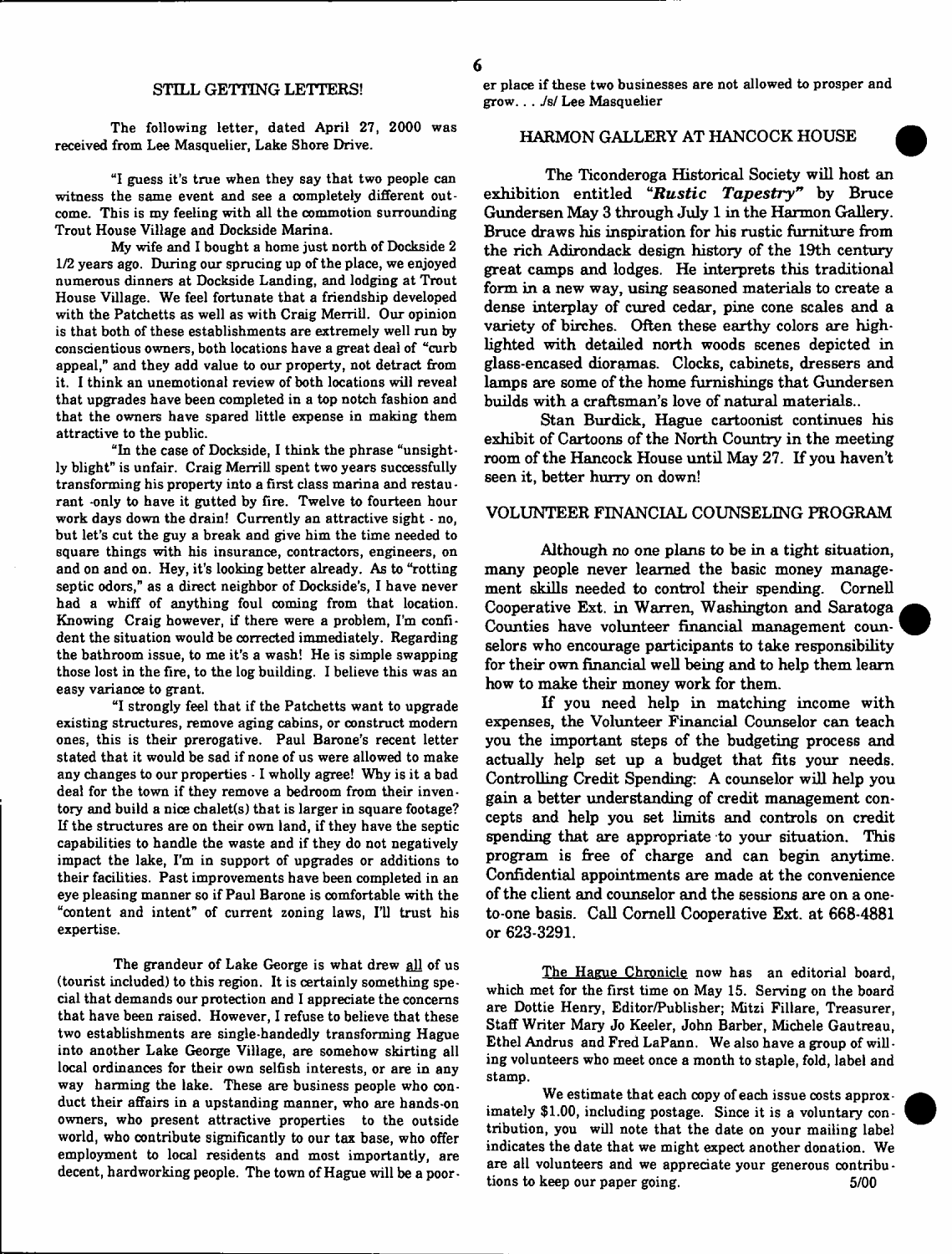#### SOUNDINGS

BORN: A boy, Trevor Samuel Dunsmore, to Robert and Frances Dunsmore, Lake George, on May 10, 2000. Lucky grandmother is our own Bertha Dunsmore, Hague.

DEED: Laura E. (Robbins) Fricke, 85, Edison, NJ, on April 28, 2000. She was the daughter of the late Bertha and Benajah Robbins, Hague. She is survived by six sisters, including Anna Denno and Beatrice Frasier, both of Hague, Pauline Hill and Juanita Nestor, Ticonderoga, Dorothea Liberty, North Hudson and Leona Stratton, Hudson Falls; one daughter, 3 grandchildren, and 1 great grandchild.

DEED: Joseph Roland Forgette, 61, Dodd Hill Road, on May 1, 2000 in the Fletcher Allen Hospital, Burlington, VT. Surviving are his wife, Patricia (Frasier) Forgette, one daughter, Michelle Holman, five grandchildren and two sisters.

Congratulations to Brad Zeyak, son of Sharon and Doug Zeyak, Hague, who is the student of the month in Ti High School. An excellent student, Brad is accelerated in Math, Science and Spanish and is taking Advanced Placement English, Calculus and Physics, and took AP US History as a junior as part of his High School curriculum. He participates in varsity football and track, a member of the National Honor Society and is an active member of the Hague Fire Dept. He plans to attend the University of Massachusetts at Amherst or the University of Southern Maine for Mechanical Engineering or Environmental Science.

Congratulations to Tyler Wells, Hague, along with Thomas Reale, Ticonderoga, who took first place in Problem Solving at the TSA Conference 2000 held at SUNY, Oswego on April 14.. Tyler also took first place in Simple Machines (Catapult). Tyler, a junior will become the new State Officer as Sergeant at Arms. Twenty-two THS students attended the conference.

Along with the student trophies, Ticonderoga won the Level II Outstanding Chapter of the Year, and Mr. Marshall won the Level II State Advisor of the Year.

## TICONDEROGA MIDDLE SCHOOL MERIT ROLL

Grade 8: Leanna Alteri, Dayna Evans, Thomas Haskell, Jason Laundree Michael Michela

Grade 7: Danielle Connors, Jason Frasier, Aren Laundree, Krystal Trainor, Richard Zacharenko

#### ACHIEVEMENT ROLL

Grade 8: Matthew Frasier

Grade 7: Danielle Connors, Joshua Frasier, Lindsay Mascarelli

Grade 6: Sarah Bissell, Marissa Coffin, Bryce Gurney, Andrew Trombley

Congratulations to all of the above Hague students!!

### TI SCHOOLS' NEW TELEPHONE SYSTEM

The Ticonderoga Central School District's new telephone system is operational. The quickest way to reach the following offices and speak to a receptionist is to dial the telephone number and extension number. YOU DO NOT NEED TO LISTEN TO THE RECORD-ED MESSAGE - IMMEDIATELY ENTER THE EXTENSION NUMBER. Elementary School Office - 585-7437 - Ext. 219 Nurse (Elementary/Middle School - 585-7437 Ext. 213 Middle School Office - 585-7442 - Ext. 218 High School Office - 585-6661 - Ext. 119 High School Guidance Office - 585-7177 - Ext. 123 Nurse (High School) - 585-6661 - Ext. 124 Bus Garage - 585-6256 - Ext. 225 Superintendent's Office - 585-6674 - Ext. 110 Business Office - 585-7400 - Ext. 113

If Elementary School parents need to make bus changes, please call: 585-7437 and enter Extension 219. DO NOT LEAVE BUS CHANGE MESSAGES ON VOICE MAIL.

In case of emergency, please call 585-6674 and press zero.

The Ticonderoga Middle School Music Dept, would like to extend its deepest gratitude to all parents, friends, neighbors, organizations, and businesses who contributed to the May 3rd trip to New York City.

Ticonderoga Board of Education announced recently the appointment of Mr. Bruce Tubbs as Middle School Principal. He fills this position following Mr. John McDonald Jr. who will assume the position of Superintendent of Schools on July 17. Mr. Tubbs will assume the position of principal on August 1, 2000.

Tubbs began his teaching career in 1984 as a physical education teacher in the Ti Elementary School. In 1994 he launched his administrative career as building principal for CVES, Mineville Campus. He earned his Bachelor of Science Degree in Health and Physical Education (1978) and Master of Arts Degree in Educational Administration and Leadership (1990) from Castleton State College. Mr. Tubbs' initiative, creativity and breadth of experience are a welcome addition to the Ticonderoga Central School District.

On Monday, May 8 several people gathered in the Town Clerk's office for the swearing in of several new Fire Police for the Hague Volunteer Fire Dept. They include: John Brown Jr., Martin Brown, Charlie Chase, Mike Manning, Dean Wikoff and Doug Zeyak. 5/00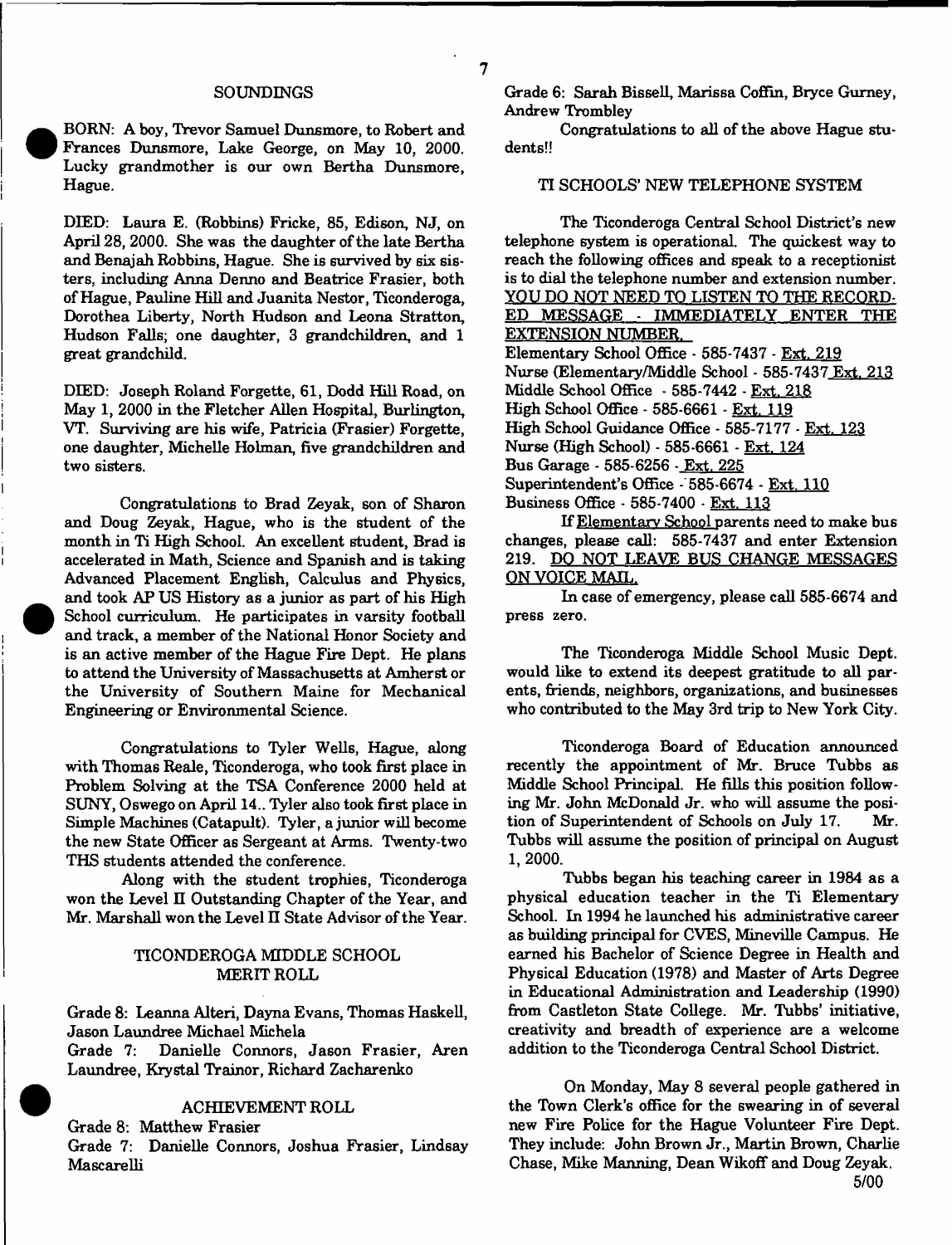## ZEBRA MUSSELS FOUND IN LAKE GEORGE

The Lake George Association (LGA) and the Lake George Park Commission (LGPC) are urging all lake users to take an active role in slowing the spread of Zebra Mussels in Lake George. On May 11 the two groups launched a campaign aimed at anglers, recreational boaters and property owners, which highlights the destructive nature of the non-native mollusks and what steps can be taken to slow their spread in Lake George.

LGA Executive Dir.. Mary-Arthur Beebe said, "We want lake users to know what will happen to Lake George if Zebra Mussels are allowed to go unchecked. These prolific, sharp-shelled mollusk can foul boats and boat engines, foul be3aches with washed up remains, clog water intake pipes and alter the water quality and overall ecosystem of the lake."

LGA and LGPC staff and volunteers have begun passing out flyers and identification cards at area launch sites alerting boaters go be on the lookout for the black and white striped bivalve mollusk, which can grow an inch or two in length.

Lake users can help slow the spread of the Zebra Mussel and prevent personal property damage by observing a few good boat keeping suggestions. The groups recommend before moving boats between water bodies: remove all weeds and Zebra Mussels and carefully discard in trash containers; drain all water from boat, boat engine bilge and other equipment; and inspect and rinse all boat parts and equipment with tap water (preferably hot), or leave boat out of the water and in the sun for at least two days.

If you discover Zebra Mussels in Lake George, immediately contact the Lake George Association at 518/886-3558 or The Lake George Park Commission at 518/668-9347. Additional information on Zebra Mussels can be found on the LGA web site at [www.capital.net/com/lga](http://www.capital.net/com/lga)

## AMERICADE CANTEEN NOT JUST FOR CYCLISTS

The Rotary Club welcomes everyone to stop by its canteen at the Visitors' Center in the Park during the AMERICADE on Wed., Thurs., Fri. and Sat., June 7, 8, 9, & 10. Open from 10AM to 4FM. Fresh bagels, donuts, Richard's Famous Hot Dogs with Adirondack Sauce, Bruno's Chili, Mary Jo's homemade chocolate chip cookies, coffee and sodas. Picnic tables or takeouts are available.

### PRIDE OF TICONDEROGA

PRIDE has had three mercury vapor lights installed, once again lighting the alleyway between the Pride building and the North Country Community College campus.. The lights were generously installed by Tony Morette, who donated labor and materials.

In the near future the Town of Ticonderoga will be installing lights around the parking areas behind PRIDE and NCCC so this entire section will be well illuminated. The future plan is to locate the Festival Guild tent on the grass to the north of this parking area, generating a potentially active area.

The three lights in the alleyway were destroyed by vandals during the fall of 1999. PRIDE owns the alleyway and maintains it as a pedestrian walkway between Montcalm shopping district and the parking areas to the north of the main street buildings. Vandals also broke rear windows of the PRIDE office and during last summer planters and window boxes were pulled apart and eventually stolen. "Many people have worked very hard for a long time to enhance and enrich the natural resources we have in our back yards and it's very disheartening to think anyone would intentionally damage any of it" said Executive Dir.. Pat Havas.

## EDITORIAL

Last month I wrote a piece on the unsightly "dumps" in the town of Hague. I was very pleased to receive many favorable comments on the article and support for my "crusade." During the "privilege of the floor" at the Town Board meeting, I reiterated my concerns.

Before I criticize further, I want to congratulate the town on its efforts this past week in picking up trash | from curbside from seniors and from the sick and disabled. From all accounts it was highly successful, at least from the residents' point of view. Also, Shirley Smith should be commended for cleaning up the terrible eyesore at Brookwood Campsite, which had been left by the former occupants. Although this is in Essex County, Hague residents were subjected to it daily. Shirley is a resident of Hague. We also commend all the Hague homeowners who are sprucing up their homes and making Hague a better town in which to live.

Homeowners should recognize the fact that not only does dumping degrade their property and looks bad to visitors, but it has a definite pollution effect on our lake.

It was suggested that perhaps the town could give some help to those who have become inundated with trash and have no way to get rid of it. Is this something that the prisoners from Moriah could help us with? Perhaps some of our readers have suggestions or solutions. It is definitely against the town ordinance to have a dump. How can we enforce this ordinance? Also, the state has a regulation that more than two cars that are not licensed or usable in one place are considered a dump. Maybe we should get tougher on the offenders! Perhaps we could follow one of our neighboring towns and start fining them.

If it is visible from the road or lake it is BLIGHT!  $\ldots$  djh 5/00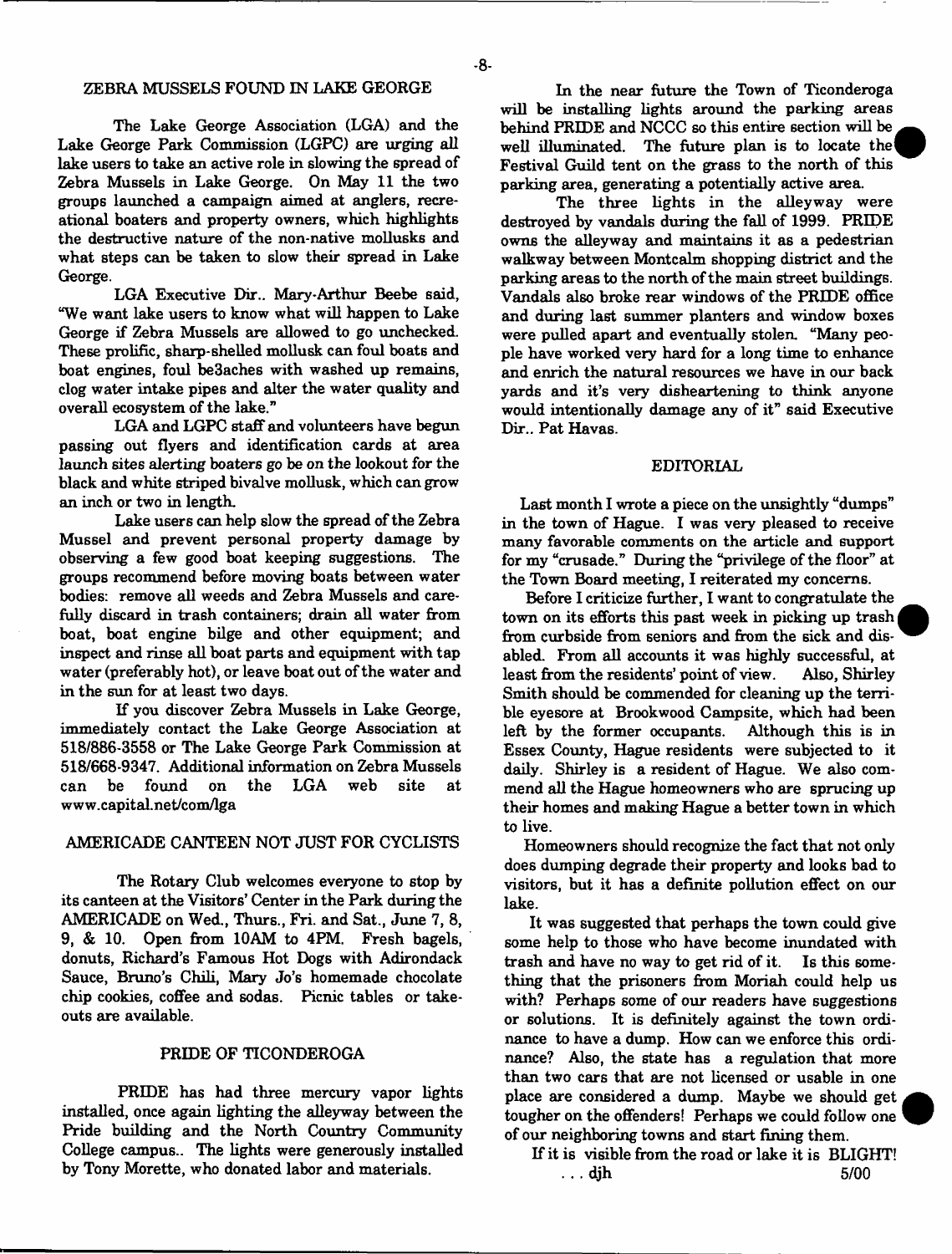### HTKE WITH PHOTOGRAPHER CARL HEILMAN

Join Photographer Carl Heilman on June 3 (rain ^^R late June 4) for an afternoon and evening of instruction in landscape photography. A moderate hike up Crane Mt. near Warrensburg will be paced to allow plenty of time to photograph the wildflowers and the dramatic views from the summit ridge, as well as the wild beauty of Crane Mt. Pond.

Carl Heilman has been photographing the back country of the Adirondacks since 1975 and his recent book, Adirondacks: Views of an American Wilderness, was published in June 1999.

For information and registration, call LARAC at 798-1144, Ext. 6. Deadline for registration (\$75) is May 26. Enrollment is limited to ten.

### FUND FOR LAKE GEORGE

The Fund for Lake George has announced its calendar year 2000 grant recipients. The Board of Trustees will distribute a total of \$206,332 among six organizations for FUND programs that improve our understanding of the lake. A jointly sponsored Milfoil Management/Sonar Pilot Project is still under development and awaiting necessary State Licensing.

John Barber, Chairman of the Board for the FUND said "this money will enable the recipients to continue their valuable work in helping to preserve and protect Lake George, a very precious resource for future generations to enjoy" He credited the organization's ability to make these awards possible, to the many generous donors who have recognized the FUND's efforts to support organizations dedicated to maintaining and preserving one of New York State's most beautiful and historic places.

•

This year's grant recipients include The Lake George Basin Land Conservancy, The Darrin Fresh Water Institute, Bateaux Below Inc., The Lake George Park Commission, New York State Dept, of Environmental Conservation and The Bolton Central School District.

The discovery of zebra mussels in Lake George Village has prompted the FUND to initiate and support an intensive investigation of calcium levels of 132 streams and stormwater inlets in the lake. An award of \$7,500 to the DEC to support the FUND's work in zebra mussel management will permit early detection of potential zones of zebra mussel invasion. This study is vital to the lake and will be matched with a grant from DEC.

## ROTARY CLUB OF NORTHERN LAKE GEORGE

Our club continues to grow. At our meeting on May 9 we welcomed a new member, Edgar (Ted) Caldwell of Bolton Landing. Visitors are always welcome at our Tuesday morning breakfast meetings at 7:30AM at Watson Arts Center, Silver Bay Assoc. Just follow the Rotary arrows.

On June 6 we will NOT have a breakfast meeting since we will be celebrating our 4th anniversary with a dinner at Drake's Restaurant in Schroon Lake. On June 7 through 10th we will participate in Americade 2000 with a canteen for the bikers and anyone else who would like to stop by the Visitors' Center at the Town Park, (see page 8 for details). Our fund raisers help us to present a scholarship to a Ticonderoga graduating senior4 , as well as other projects for local youth. During the next school year we will be sponsoring a student for study abroad.

June 29 will see the retirement of our current officers and the installation of new ones, and the Rotary year begins on July 1. Come help us thank President Joanne Brown for a job well done and to welcome incoming President Walter Thorne as he embarks on his term as Rotary President.

#### WILDERNESS EXPLORATION TRIP

The Cornell Cooperative Extension 4-H Program in Warren County is conducting a three day Wilderness Exploration Trip on July 11-13. This trip is open to any youth 9-11 years of age. The group will be camping on Thirteenth Lake near North River, NY. The cost of the trip is \$12.00 per participant.

The trip is designed to give youth a basic knowledge of the Adirondack environment including its forest and wildlife. Low-impact camping is stressed, developing in youth an attitude that they are part of, not apart from, the environment in which they live.

Activities include woods lore and safety, identification of forest trees and wildlife, compass skills and canoeing safety.

The trip is well chaperoned and is under the leadership of an experienced, licensed New York State Adirondack Guide with certification as an Advanced Wilderness First Aider.

To pre-register, or for more information, contact the Cornell Cooperative Extension Education Center, 377 Schroon River Road, Warrensburg, NY 12885 (Phone: 623-3291 or 668-4881).

If any child in Hague would like to take this trip and needs financial assistance, please call Bertha at the Community Center (543-6161). Help will be made available.

### NEWS FROM FORT TICONDEROGA

The restored King's Garden at Fort Ticonderoga will host a new series of events this summer. "The Secret Garden by Sunset" is a series of receptions slated for May 28, July 27, and Sept. 7, 2000, held within the restored brick walls of the formal garden adjacent to The Pavilion at 6PM each evening.